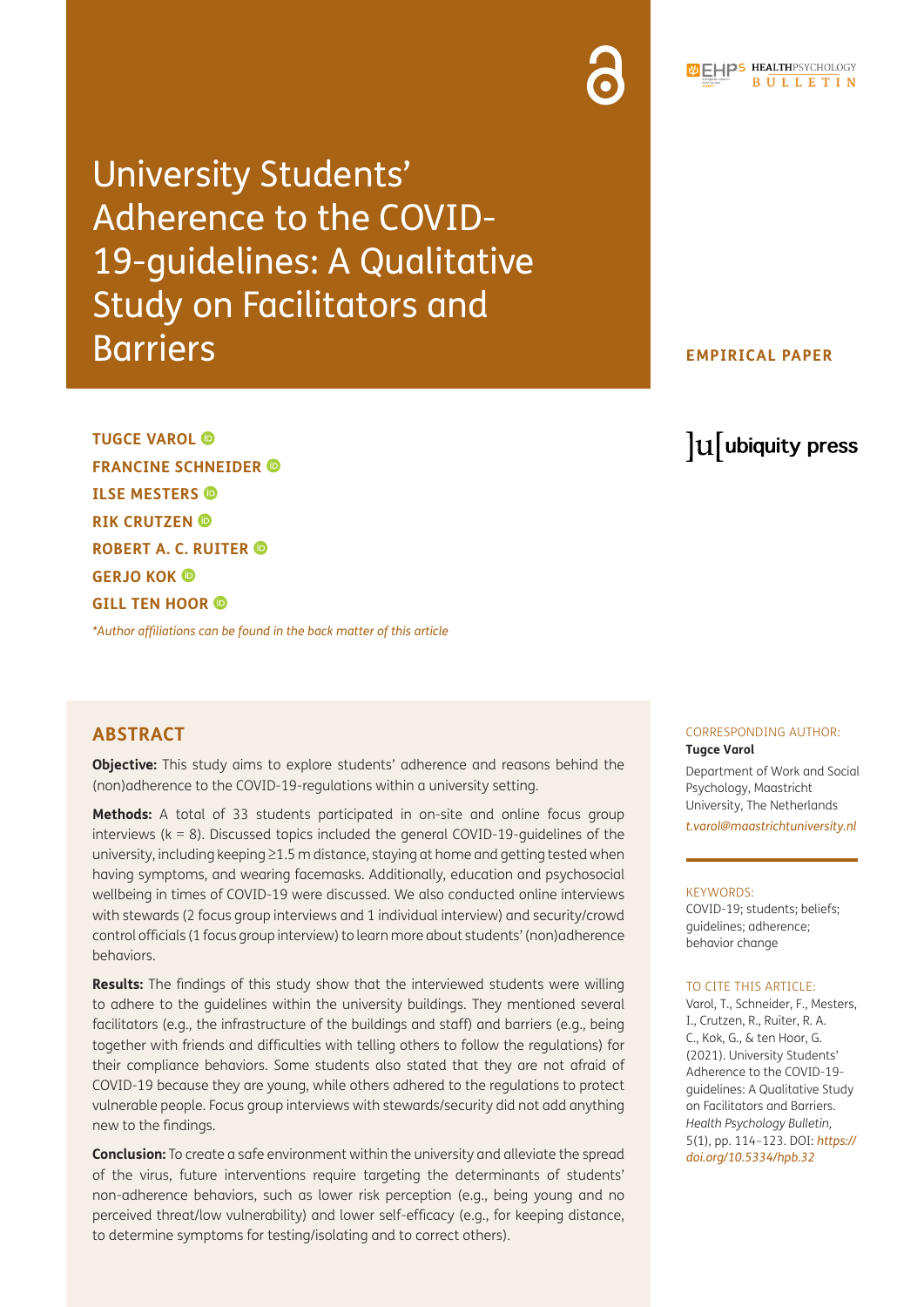### **INTRODUCTION**

The novel COVID-19 disease rapidly spread worldwide and was declared a pandemic by the World Health Organization (WHO, 2020a). Up till the moment that there is an effective and widely used medication and/ or vaccine, health professionals recommend preventive behavioral measures to reduce the spread of the virus, such as hand hygiene, physical distancing, getting tested and quarantine, and wearing facemasks (Adhikari et al., 2020; Singhal, 2020; WHO, 2020b).

The first COVID-19 case of the Netherlands was confirmed on February 27, 2020 (RIVM, 2020). Since then, the number of cases drastically increased, and in the Netherlands the government announced the first intelligent lockdown on March 15, 2020, including closures of cafes, restaurants, bars, and schools (Rijksoverheid, 2020a). Intelligent lockdown refers to the combination of all measures to control the spread of the virus and minimize the effect of COVID-19 pandemic on economy and wellbeing by giving people advise and putting the emphasis on individual responsibility (Yerkes et al., 2020). Early June, when the reproduction number  $(R_0)$  returned below 1, measures were somewhat relaxed and facilities in the Netherlands reopened again, but in such a way that people were able to follow the >1.5-metre physical distancing rule (Rijksoverheid, 2020b). At the time of writing this paper, the second wave of COVID-19 had been observed across Europe (including the Netherlands) and a full lockdown with additional restrictive measures was implemented on December 16, 2020.

Education programs from primary to tertiary level have also been impacted by COVID-19 (Sahu, 2020; Toquero, 2020), and schools and universities are trying to find ways to deliver educational activities without any postponement. Maastricht University (approximately 19,000 students, 54% of whom are foreign: *<maastrichtuniversity.nl/about-um/organisation/facts-figures>*), where this study took place, adopted a hybrid education system, which allows online learning alongside inperson learning. The University Board applied the regulations of the National Institute for Public Health and the Environment (RIVM) in all educational facilities: keeping ≥1.5 m-distance, washing or disinfecting hands, staying at home or getting tested when having complaints, and wearing facemasks (implemented from October 26, 2020). Besides, surveillance was established by corona stewards/security enforcing the COVID-19 rules on-site.

In an educational environment, preventing the spread of the virus also depends on the compliance behaviors of students with the preventive measures. As a first step in the development of an intervention to promote a safe environment for students by increasing adherence to the measures, applying the Intervention Mapping (IM) approach (Bartholomew-Eldredge et al., 2016; Fernandez

et al., 2019), we conducted a needs assessment to gather information about the determinants and underlying beliefs behind the students' risk and preventive behaviors. In this study, we aimed to learn: a) students' adherence

to the guidelines; and b) reasons behind students' (non) adherence to the guidelines, applying a qualitative approach. Based on the outcomes of this study, we will be able to identify the determinants and underlying beliefs behind students' (non)adherence behavior, which are the key elements of changing a behavior, and inform a quantitative survey to tailor the questionnaire based on the students' beliefs. The most relevant beliefs will serve as change objectives for a future intervention to promote (better) compliance with the preventive measures.

#### **METHODS**

#### **PARTICIPANTS AND RECRUITMENT**

After receiving approval by the Ethics Review Committee Psychology and Neuroscience, Maastricht University, students were invited to the study through the university's communication channels (e.g., newsletter, pop-up in the online learning management system (CANVAS) and student email), which included a recruitment paragraph with a registration link (aanmelder.nl/um-covid-19: an event page created for this study). The ideal number of participants for a focus group is between 5 to 8 (e.g., Bloor, 2001; Krueger & Casey, 2014). Therefore, of 118 students who registered for the study, 48 students were selected for 4 on-site (with 7 students for each) and 4 online (with 5 students for each) focus group interviews, as not all students might feel comfortable to join in onsite interviews. We selected students based on having a similar number of representatives from each of six faculties of Maastricht University, which also means they receive education in different buildings. The students, who were not selected for the focus group interviews, received a rejection email and were asked the reasons to follow and not to follow the COVID-19-regulations of the university (Supplementary materials, see Appendix 1). All students who participated received a 10-euro worth incentive for their participation.

In order to get an outsider's perspective on students' adherence behavior, we also interviewed coronastewards and security/crowd-control officials who were active in the university buildings and were trained to monitor the adherence of personnel and students to the guidelines of the university. Corona-stewards are either students or personnel. They wear an orange vest for identification and warn students and staff members if they spot guideline deviant behavior. Security/ crowd-control officials are professionals hired by an outside agency. They are recognizable by their uniform and enforce students to follow the 1.5 m distancing guideline when large groups entered or left a lecture hall. Interviewees were recruited through their employers. Ten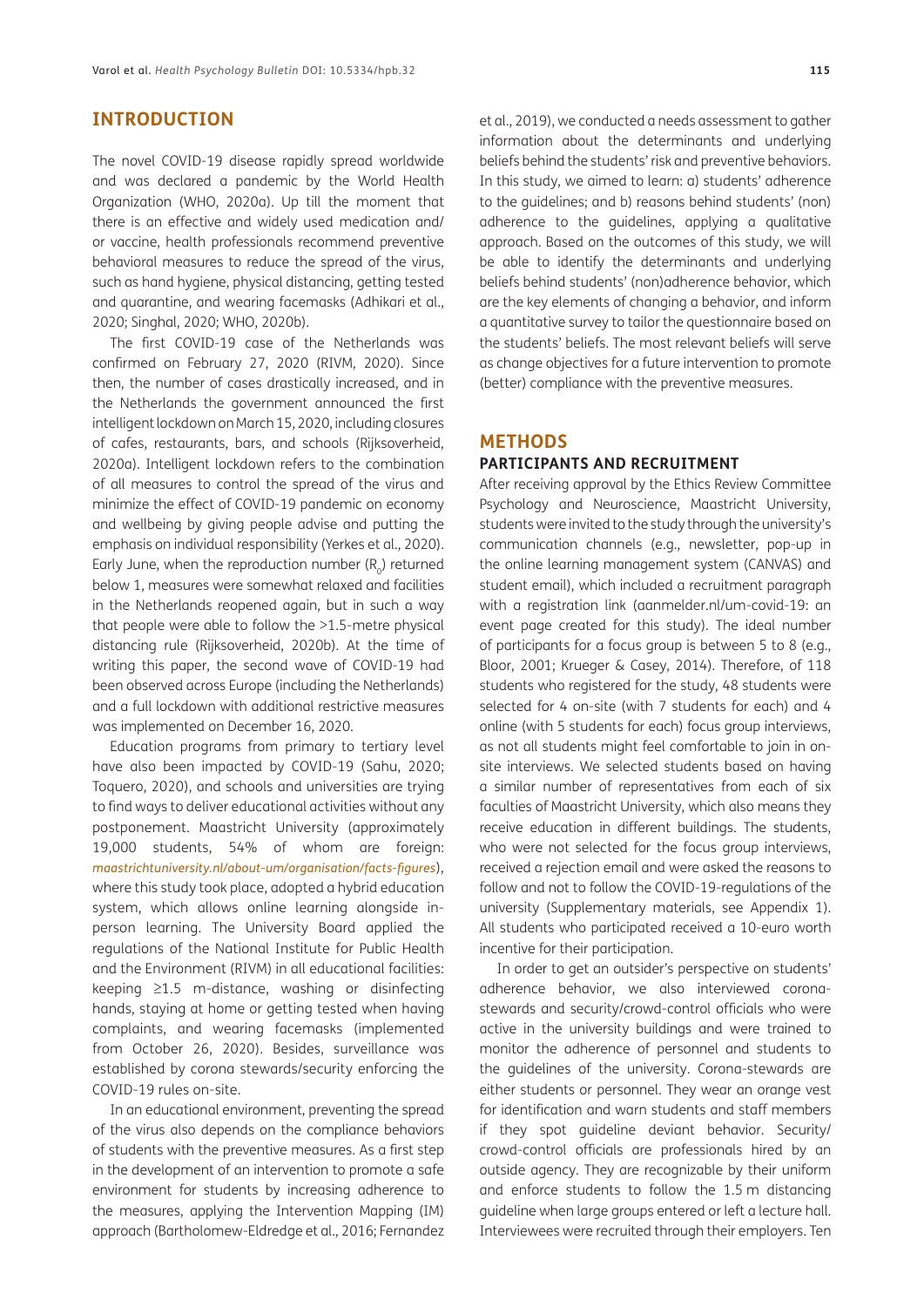stewards were invited to 2 online focus group interviews and 5 security people for a separate online interview. We selected stewards/security from all different faculties/ buildings; starting vs. experienced; female and male; and of different ages.

In the end, a total of 33 (of 48) students (23 females and 10 males) participated in on-site and online focus group interviews (9 no-shows, and 6 last-minute cancellations because of mild cold symptoms). Twenty students attended on-site focus groups, and 13 students participated in online sessions, from six faculties: Health, Medicine and Life Sciences (*n* = 6); Psychology and Neuroscience (*n* = 3); Law (*n* = 5); Business and Economics (*n* = 5); Arts and Social Sciences (*n* = 4); Science and Engineering (*n* = 10). Five students, who sent additional responses via email, were from Psychology and Neuroscience (*n* = 1), Arts and Social Sciences (*n* = 1), Law (*n* = 2), and Science and Engineering (*n* = 1). Moreover, of 10 invited stewards, 1 male and 7 females (one of them was 73 years and for others, the age range was between 20 to 26) participated in the interviews (1 no-show and 1 last-minute cancellation). There were only 2 male security officials who could attend the study at the selected date/time.

### **DESIGN AND PROCEDURE**

Semi-structured focus group interviews were conducted with students. Each focus group interview was moderated by two researchers (facilitator and notetaker): the first two on-site and two online sessions were moderated by GtH and TV, the latter two on-site and two online sessions were conducted by FS and TV. On-site focus group interviews were held on September 9 and 10; online sessions were held via ZOOM on September 22 and 23, 2020. Focus group interviews lasted 1–1.5 hours and were conducted in English since Maastricht University has a large international staff and student population. All sessions were recorded with the consent of the participants prior to the start of the interviews. An information letter and consent form were provided before the focus group interviews, and signed consent forms were collected.

During the focus group interviews, an interview guide was used to structure the conversation. The university's corona protocol, i.e., keeping 1.5 m-distance; staying at home/getting tested; and wearing facemasks (at that time not mandatory), was discussed to assess students' opinions/perceptions regarding these behaviors by comparing situations and behaviors inside and outside the university. Also, barriers and facilitators and communications about those regulations were addressed. After four on-site focus group interviews, the sessions were evaluated and, due to data saturation, the focus shifted to different aspects (e.g., stress, online & on-site education, etc.) and details (e.g., do you feel comfortable asking people to keep their distance, are you

afraid of getting COVID-19). In the online sessions, we also focused on the psychological and social aspects of the COVID-19 crisis and education in times of COVID-19, as these topics were brought up by students during the on-site focus group interviews. The full interview guide can be found in the supplementary materials, Appendix 2.

Semi-structured focus group interviews with stewards took place on September 30, and October 1, and with security on October 5, 2020. We conducted two online focus group interviews with corona-stewards, moderated by FS and TV, one individual interview with one steward due to the language restrictions (in Dutch and moderated by GK) and one online focus group interview with security/crowd-control (in Dutch and moderated by IM). Focus group interviews with stewards were in English and lasted approximately 1.5 hours. Topics of discussions included their observations on the students' (non)compliance behaviors with UM COVID-protocol and their experiences with students.

#### **DATA ANALYSIS**

A combination of inductive and deductive thematic analysis was conducted (Braun & Clarke, 2006; Fereday & Muir-Cochrane, 2006). We firstly aimed to inductively identify various patterns in students' responses and later on, deductively validating these themes to the theories on health-behavior mentioned below (Vaismoradi et al., 2013).

#### Inductive thematic analysis

The focus group interviews with students were summarized in writing (TV, GtH, and FS) and quotes were transcribed verbatim (TV). After a thorough reading of the summaries, an inductive, data-driven analysis was independently conducted by two of the authors (GK & TV) to generate the themes. The final themes were confirmed by consensus.

#### Deductive thematic analysis

Based on the following theories, themes were rechecked deductively for determinants and salient beliefs of the students regarding the regulations and behind their (non)adherence behavior. The final themes were confirmed by consensus. Behavior-oriented theories help intervention developers by explaining health-behavior (Bartholomew-Eldredge et al., 2016). Several theories guided the deductive thematic analysis: the Theory of Planned Behavior (TPB) (Ajzen, 2011; the Reasoned Action Approach, Fishbein & Ajzen, 2010) postulate that people's behaviors are determined by their intentions to engage in that behavior, and intention is influenced by (1) attitude which is people's perception regarding the positive or negative consequences of performing a behavior; (2) perceived norm, which is people's perception of others' (dis)approval for performing a behavior, or people's perception of significant others' behavior; and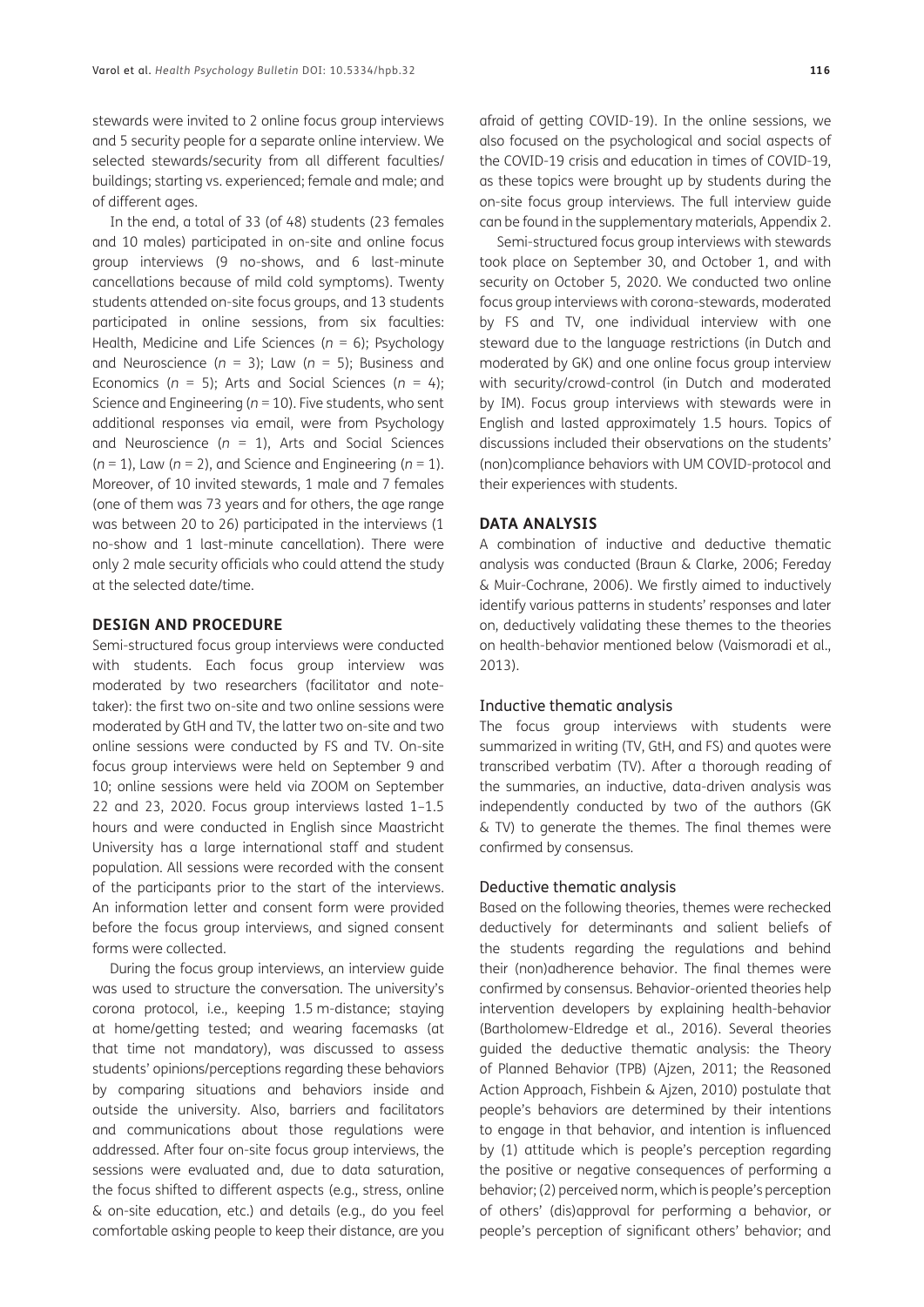(3) perceived behavioral control (or self-efficacy), which is people's perception of having required skills to perform a certain behavior. Those three determinants consist, in turn, of underlying beliefs that indicate the content of those skills/barriers, norms and consequences. Protection Motivation Theory (PMT) argues that one's response to a health threat is influenced by (1) threat appraisal, one's evaluations of severity of the threat and one's perceptions of susceptibility to the threat, and (2) coping appraisal, one's expectation of whether executing a response will lead a change (response efficacy) and one's perceived ability to execute this response successfully (self-efficacy). Threat and coping appraisals together lead to protection motivation, which is one's intention to execute the recommendations in response to a health threat (Milne et al., 2000; Norman et al., 2005; Peters et al., 2013; Rogers, 1975; Ruiter et al., 2014). Moreover, theories of automatic behavior and habits claim that these behaviors are external cue dependent and unconscious, so do not require the use of many cognitive resources (Verplanken, 2018).

### Data analysis of the focus group interviews with stewards/security

The focus group interviews with stewards/security people were also summarized in writing by TV, FS, GK, and IM. As the main aim of these interviews was to gather more insights regarding students' (non)adherence to the university COVID-19-guidelines, we did not analyze these interviews in detail, but checked the texts for any additional findings.

### **RESULTS**

In this study, we aimed to explore students' adherence and reasons behind the (non)adherence to the COVID-19-regulations within a university. The final list of themes included*: the general university COVID-19-guidelines, keeping distance, staying at home/getting tested, wearing a facemask, education and social aspects, and communications within the university* (see **[Table 1](#page-4-0)** for themes)*.*

### **OPINIONS ABOUT THE UNIVERSITY'S COVID-19 REGULATIONS IN GENERAL**

Most students view the guidelines and infrastructure created in the university buildings as well-organized (e.g., signs on the floor, the walking routes, 1.5 m apart tables and chairs, and the presence of stewards). Some students found it easy to follow the guidelines. However, other students stated that the information about the regulations that they received from the university is confusing and they have difficulties adhering to the guidelines. Also, students, especially first-years, indicated

that due to the regulations, it is difficult to make new friends or meet with fellow students to socialize or study. For instance, one student stated:

*"At the university, they made it very difficult to socialize there, that is, you scan in and go to your class and scan out as soon as it is done. So, there you don't really interact with anyone and your tutorials are really small groups." (student no. 22)*

From a different perspective, another student argued:

*"For me, it's nearly impossible to have a social life with taking the measurements into account because everyone I met before the corona crisis, I'm still meeting and it's just if someone feels cold or something, they let themselves tested and they say that to each other but when you meet other people, and they are your friends… Yeah. For me, it is impossible to keep the distance and I still have a social life and I want to continue having that. And it didn't really change during the crisis." (student no. 26)*

When asked about their experiences within and outside of the university, students indicated that within the university, they more easily follow the guidelines, and feel safe. Whereas outside, they found it difficult to keep a distance from others, especially in the supermarket and city center. One student stated:

*"When I am at the university – yes because it is quite empty and they are doing a really good job by making sure that there is only limited amount of people in the building, so it is really easy to stick to the guidelines, but in Maastricht overall, I would say it is not possible. You can be really careful, but as soon as you go to the supermarket, no one else cares." (student no. 22)*

In addition, some students mentioned that they are also not as careful outside as inside the university buildings regarding following the rules, e.g.:

*"At least what I have experienced when we are at the university, we are a bit more careful because we know that we are in this institution and because we see the university staff that is also trying to remind us constantly to keep the distance, but then there are just so many opportunities outside the university to meet up with people. We are trying to keep a distance. Somehow it always ends up not happening at some point. We are either crossing each other or we are staying too close to each other." (student no. 28)*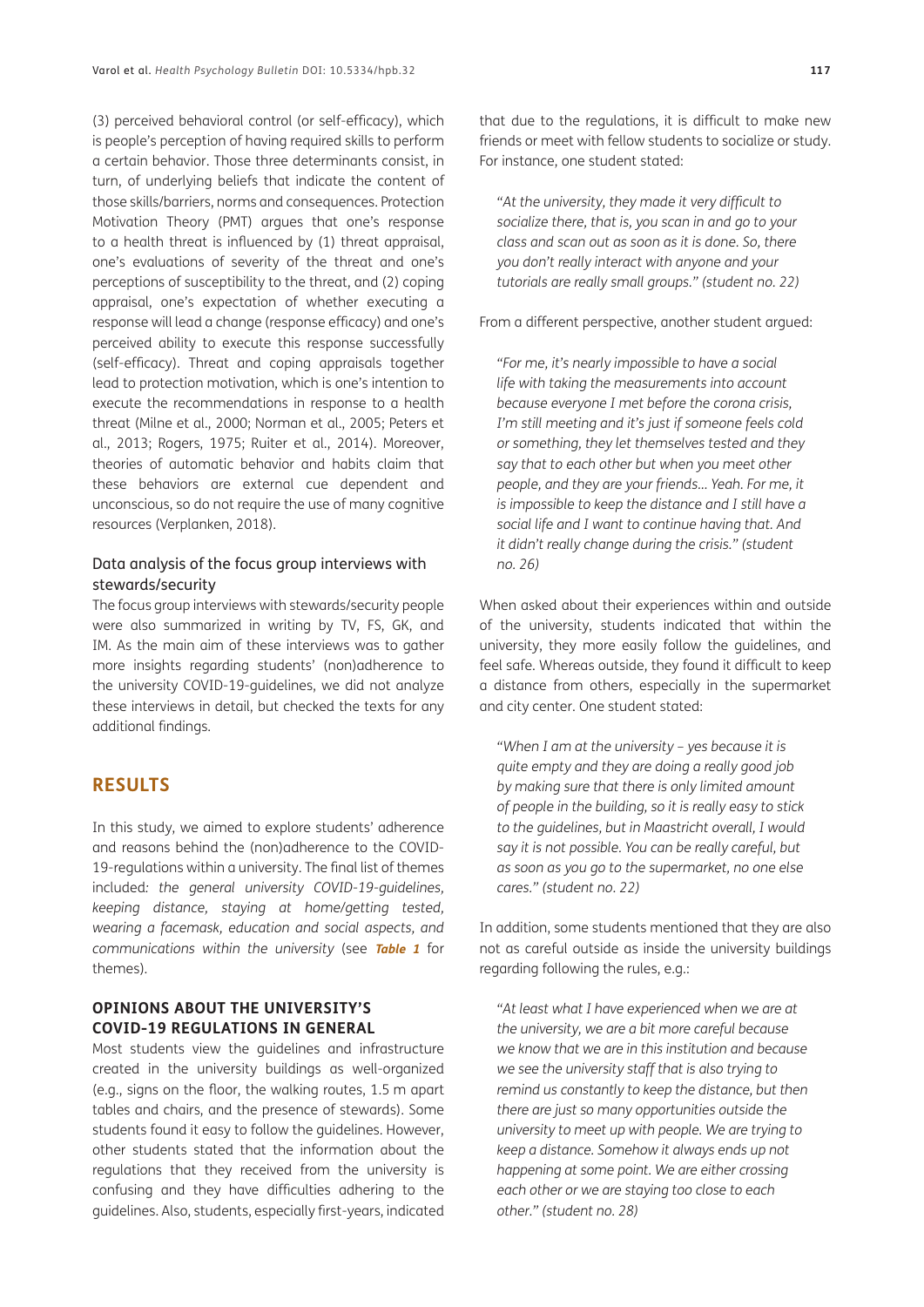| <b>THEMES</b>                                                                | <b>INDUCTIVE</b>                                                                      | <b>DEDUCTIVE</b>       |
|------------------------------------------------------------------------------|---------------------------------------------------------------------------------------|------------------------|
| <b>Opinions about the</b><br>university's COVID-19<br>regulations in general | not afraid of contracting COVID-19                                                    | Risk Perception Belief |
|                                                                              | feeling safe inside the university                                                    |                        |
|                                                                              | susceptible to contract COVID-19                                                      |                        |
|                                                                              | the physical and social consequences of contracting<br>COVID-19                       |                        |
|                                                                              | makes it difficult to meet and connect with other students                            | Attitudinal Belief     |
|                                                                              | well-organized                                                                        |                        |
|                                                                              | guidelines are irrelevant for our generation                                          |                        |
|                                                                              | worrying about my future                                                              |                        |
|                                                                              | trust in other people's adherence behavior                                            |                        |
|                                                                              | telling people around me to adhere to the guidelines                                  |                        |
|                                                                              | staff members remind to follow the regulations                                        | Normative Belief       |
|                                                                              | difficult to adhere to                                                                | Control Belief         |
|                                                                              | information about the guidelines is confusing                                         |                        |
|                                                                              | outside the university buildings                                                      |                        |
| <b>Keeping distance</b>                                                      | do not want to get sick                                                               | Risk Perception Belief |
|                                                                              | want to protect parents and grandparents (vulnerable)                                 |                        |
|                                                                              | do not want to spread the virus to others                                             | Attitudinal Belief     |
|                                                                              | concerned for public health                                                           |                        |
|                                                                              | meeting social contacts                                                               |                        |
|                                                                              | while contacting with teacher or tutor                                                |                        |
|                                                                              | when you are new and seek new friends                                                 |                        |
|                                                                              | with close friends                                                                    | Control Belief         |
|                                                                              | in student houses or at home                                                          |                        |
|                                                                              | difficult to tell other people to keep 1.5 m distance from me                         |                        |
|                                                                              | not enough space in the buildings to keep distance                                    |                        |
|                                                                              | facilities within the university                                                      |                        |
|                                                                              | outside the university buildings                                                      |                        |
|                                                                              | when there is no reminder                                                             | Habit                  |
|                                                                              | when you forget                                                                       |                        |
| Getting tested/staying at<br>home                                            | scared of missing lectures                                                            | Attitudinal Belief     |
|                                                                              | taking care of oneself                                                                |                        |
|                                                                              | responsibility towards others                                                         |                        |
|                                                                              | scared of testing positive                                                            |                        |
|                                                                              | financial reasons                                                                     | Control Belief         |
|                                                                              | difficulty to detect or differentiate the symptoms of COVID-19<br>from other diseases |                        |
| Wearing a face mask                                                          | while wearing my facemask, keeping 1.5 m distance is less<br>needed/relevant          | Risk Perception Belief |
|                                                                              | feeling more safe while wearing a facemask                                            | Attitudinal Belief     |

<span id="page-4-0"></span>**Table 1** Determinants and underlying beliefs of students' adherence to the regulations.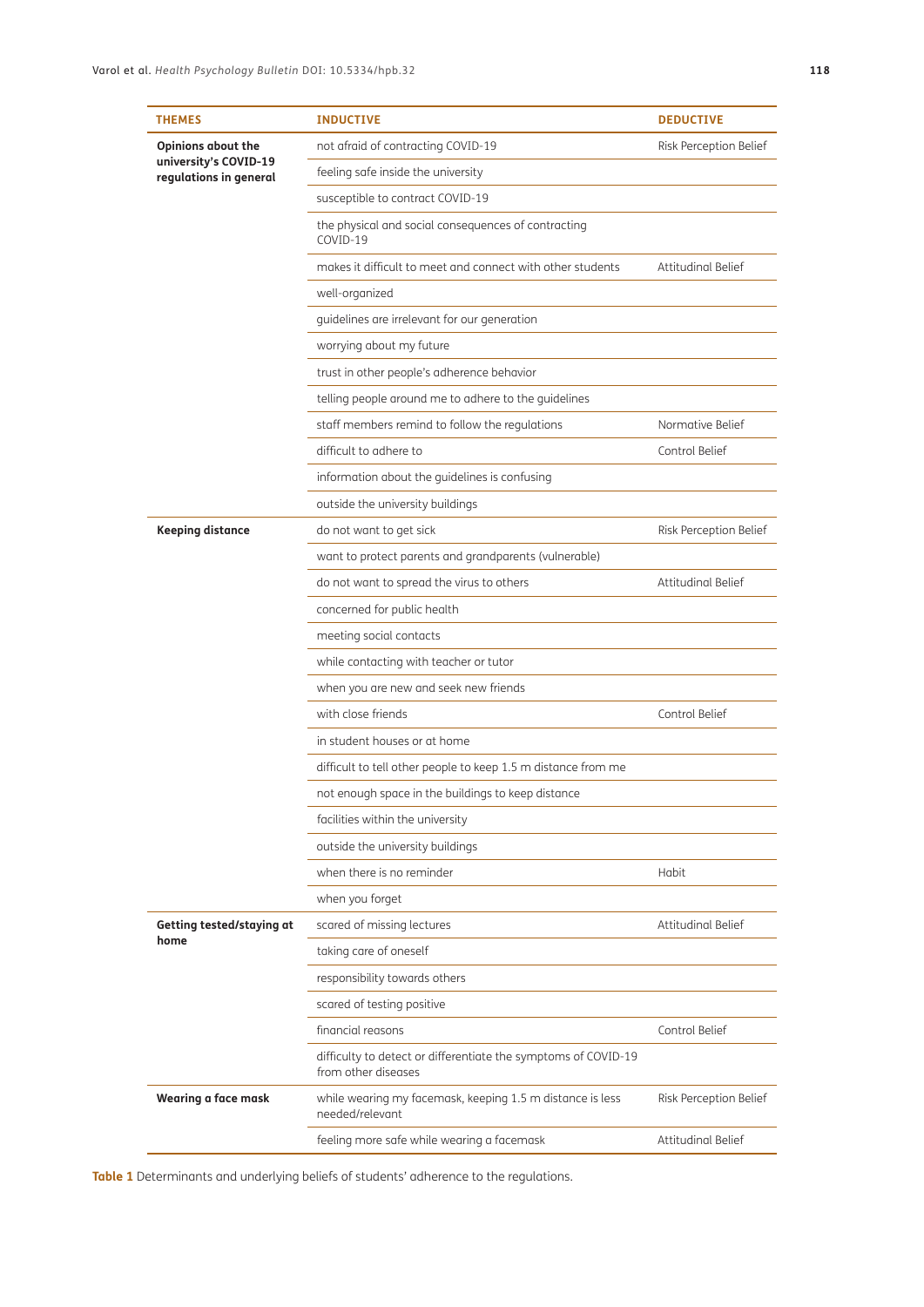Additional beliefs arose from the discussions. First, some students mentioned that they are afraid of contracting COVID-19 and infecting other people, so they are adhering to the rules. On the other hand, some students stated that they are not afraid of getting COVID-19 because they are young. One student argued:

*"Group mentality is that we accept the consequences. We know we are responsible for ourselves. We know we might get the virus." (student no. 4)*

Second, regarding telling other people to follow the guidelines, some students deemed it challenging and instead would prefer someone with authority to do that. Also, one student mentioned:

*"If people aren't going to respect that, that's their problem and you cannot really do policing to other people's lives." (student no. 22)*

Third, students revealed that staff remind students to follow the regulations. Fourth, one student shared her concerns pertaining trusting other people's adherence behavior. Lastly, some students said that they worry about their future, such as finding an internship or a job, as there are less opportunities for placement and to meet staff and make a network.

### **KEEPING DISTANCE**

Even though students support the 1.5 m-distance-fromothers guideline, most students found it difficult with reasons as "*with close friends; when you are new and seek new friends; outside of university buildings; in student houses or at home; while contacting with teacher or tutor; when there is no reminder; when you forget; when others don't keep their distance."* For example, one student mentioned:

*"Like when you are inside the building, you have always these reminders of keeping your distance, but when you are back into the streets or just hang out with your friends, you don't have all these signs that remind you keep your distance. So automatically by instinct, you just go back together. It is also socially kind of hard to even with your friends keep one and a half meters…. so yeah just by instinct you just go back to together." (student no. 31)*

Some students stated that there is a lack of space in some university buildings to maintain a 1.5 m-distance. For instance, one student stated:

*"There are certain things that individuals simply can't control. It is unlikely that all students and members of staff at the university keep a* 

*1.5 m-distance at all times: sometimes the rooms in which we have tutorials are very limited in terms of space for that to be possible, especially at the beginning and ending of sessions." (student no. 36)*

In one of the focus group interviews, students discussed their negative experiences within the university library regarding adhering to the regulations. One student argued that at the library, especially during the opening and closing hours, there are too many people at the same spot and the stairs are too narrow. Moreover*,*  students talked about their struggles to tell others to keep 1.5 m-distance. Some students found it hard to stand up their own opinion and to warn their friends to keep distance.

Reasons behind students' keeping-distance behavior are "*do not want to get sick; do not want to spread the virus to others; want to protect parents and grandparents; concerned for public health*." One student stated:

*"I like to keep the distance because I do not want to get Corona in the first place, but I am not worried about me too much because I am young and of good health. I like to keep the distance more because I want to protect my parents or grandparents, who are more vulnerable, from catching the virus." (student no. 38)*

On the contrary, one of the most common reasons why students do not adhere to or having difficulties adhering to keeping 1.5 m-distance regulation relates to the social aspect. Some students conveyed that they want to sit together with their friends, have drinks and go their friends' places, so to socialize; even though they normally try to keep distance, when they are together with their friends, distancing becomes impossible to adhere to.

#### **GETTING TESTED/STAYING AT HOME**

There was a wide range of beliefs for (non)adherence to the regulation of staying at home and getting tested when having symptoms. Some students thought that getting tested is easy while some others found it difficult. The reasons behind not getting tested/staying at home included "*financial reasons; scared of missing lectures; scared of testing positive.*" On the other hand, the reasons for getting tested/staying at home were "*responsibility towards others; taking care of oneself.*" For instance, in case of having symptoms, one student stated:

*"If I would not feel well, I would stay home immediately and get tested. The most important reason is not to form a risk for my family and other people. I actually had a cold in April for about a week and during that time and a period after, I didn't go anywhere and did my grocery shopping online." (student no. 35)*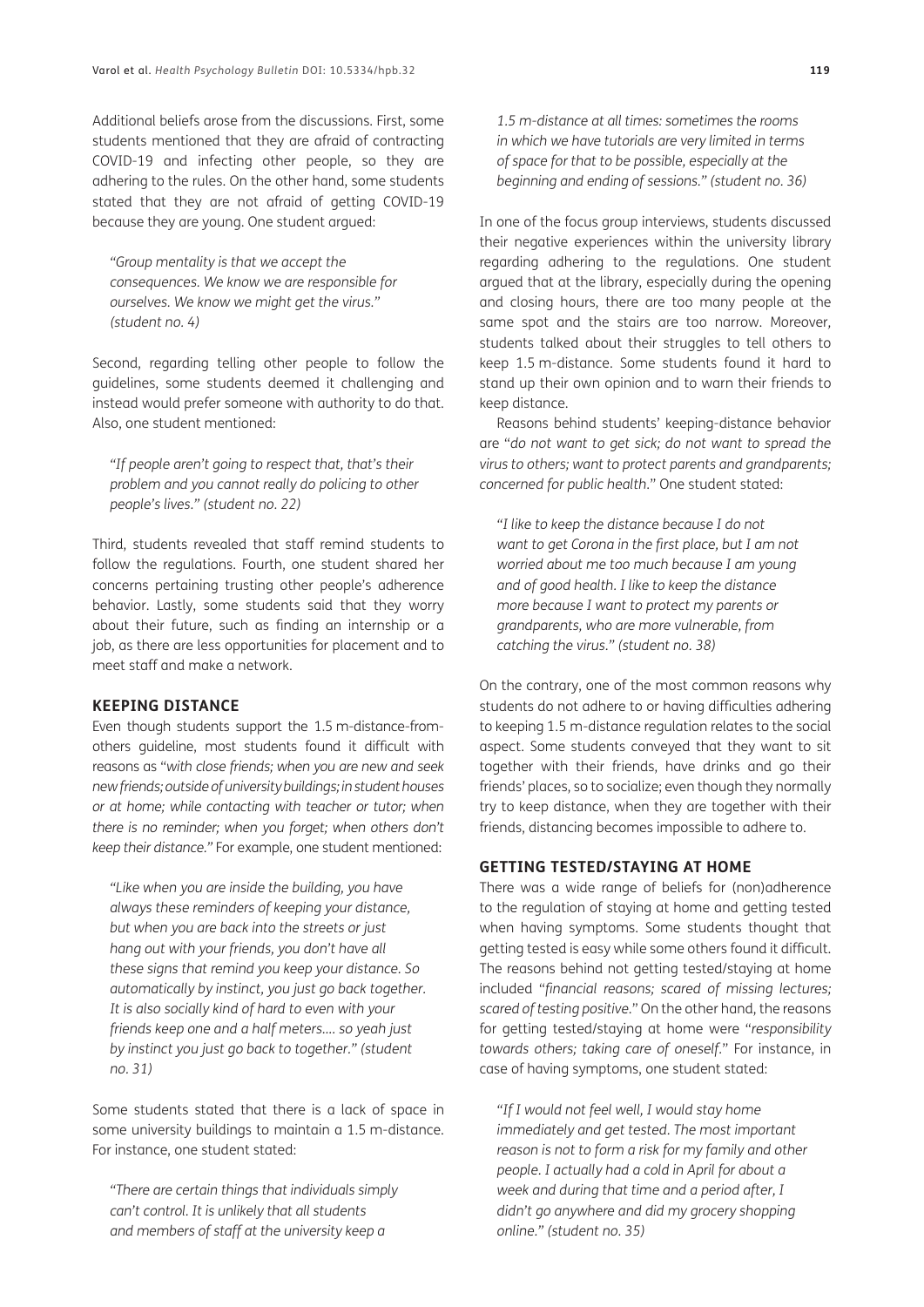Students mentioned that they struggle to detect or differentiate the symptoms of COVID-19 from other diseases or a cold. If they have sneeze or cough that might as well be an allergy, or in case they have headache, understanding whether it is COVID-19 or not is difficult. However, some students thought that in every case, they should stay at home even if they have mild symptoms:

*"There is lack of responsibility because if you are feeling sick, you shouldn't go to school, but on the other part, I get that it is also difficult to relate every symptom to coronavirus. But of course, if I feel like that I wouldn't go to school." (student no. 23)*

### **WEARING A FACEMASK**

At the time of focus group interviews (September 2020), facemasks were not compulsory (since October 2020, students and staff are obliged to wear facemasks inside the university, when walking or standing). Although students mostly argued that facemasks are important, they were content to have a choice to wear masks or not. On the other hand, if it would become mandatory at the university, they would not see that as a problem. Some students mentioned that they are wearing facemasks at the university and/or while doing grocery shopping. Also, some students stated that when other people wear facemasks, they feel safer. There was a discussion regarding the impact of wearing facemasks on the adherence to the other measures. Some students conveyed that it enhances distancing behavior because when they see people who are wearing facemasks, that reminds them to keep distance. Nevertheless, others thought that it negatively affects distancing behavior as people come closer because they think that wearing a facemask protects them getting infected.

### **SOCIAL AND PSYCHOLOGICAL ASPECTS AND EDUCATION DURING COVID-19**

Due to the online lectures and COVID-19 measures, almost all students stated that they find it difficult to make new friends online and meet with people at the university. They claimed that they had a chance to socialize with their potential friends before and after the lectures or during the breaks before COVID-19. However, now, since teaching is mostly online or because of the regulations at the university, they could not meet with fellow students. Therefore, due to the lack of social support, they felt that they experienced more stress.

According to students, the transition from onsite to hybrid/online education was very prompt, and it worked well, albeit with some small problems. All students preferred on-campus education as opposed to online lectures. They found the online education environment more challenging, stressful, and tiring. Some students

stated that they are required to spend long hours in front of a screen during the online lectures, which might be more difficult for students who have concentration problems. Also, they conveyed that some students might not have a suitable learning environment at home or in student houses. Furthermore, during the online lectures and tutorials, they found it hard to engage and ask questions.

### **COMMUNICATIONS WITHIN THE UNIVERSITY**

Students argued that updates by email are helpful yet too long, so they generally skip them without reading. They would prefer short and clear emails and transparent communication. They stated that they would like the news communicated very fast, as the press conferences are in Dutch and international students need translations to be informed about the new regulations. Most students found the guidelines and visuals within the university buildings clear and informative.

### **ADDITIONAL INFORMATION FROM STEWARDS AND CROWD CONTROL**

Stewards conveyed that students mostly give a positive response when they approach them to keep their distance. They observed that in some locations (e.g., because of the infrastructure) and situations (e.g., before and after the lectures), compliance decreases. They mentioned that students are trying to stick to the rules, but sometimes they forget to do so (e.g., disinfecting tables after the lectures or using hand sanitizer upon entering the buildings). One interesting finding was that stewards/ security stated that in comparison with students, staff members are less compliant with COVID-19 measures of the university and less willing to adapt their behaviors.

# **DISCUSSION**

In this project, our final goal is to create an intervention to minimize the spread of the coronavirus by enhancing students' compliance with COVID-19-regulations of the university. The development of an effective behavior change intervention requires an understanding of the target groups' behavior and determinants of those behaviors (Bartholomew-Eldredge et al., 2016; Kok et al., 2016). Therefore, we examined the (non)adherence behaviors of students to the regulations and the determinants behind those behaviors.

The findings of our study revealed that most of the participants have positive attitudes towards the measures. In addition to expressing their willingness to adhere to the COVID-19-guidelines, they also mentioned facilitators and barriers for their (non)compliance. They thought that the university's COVID-19-guidelines and the established infrastructure mostly serve as a buffer against infection. However, some students also stated that they have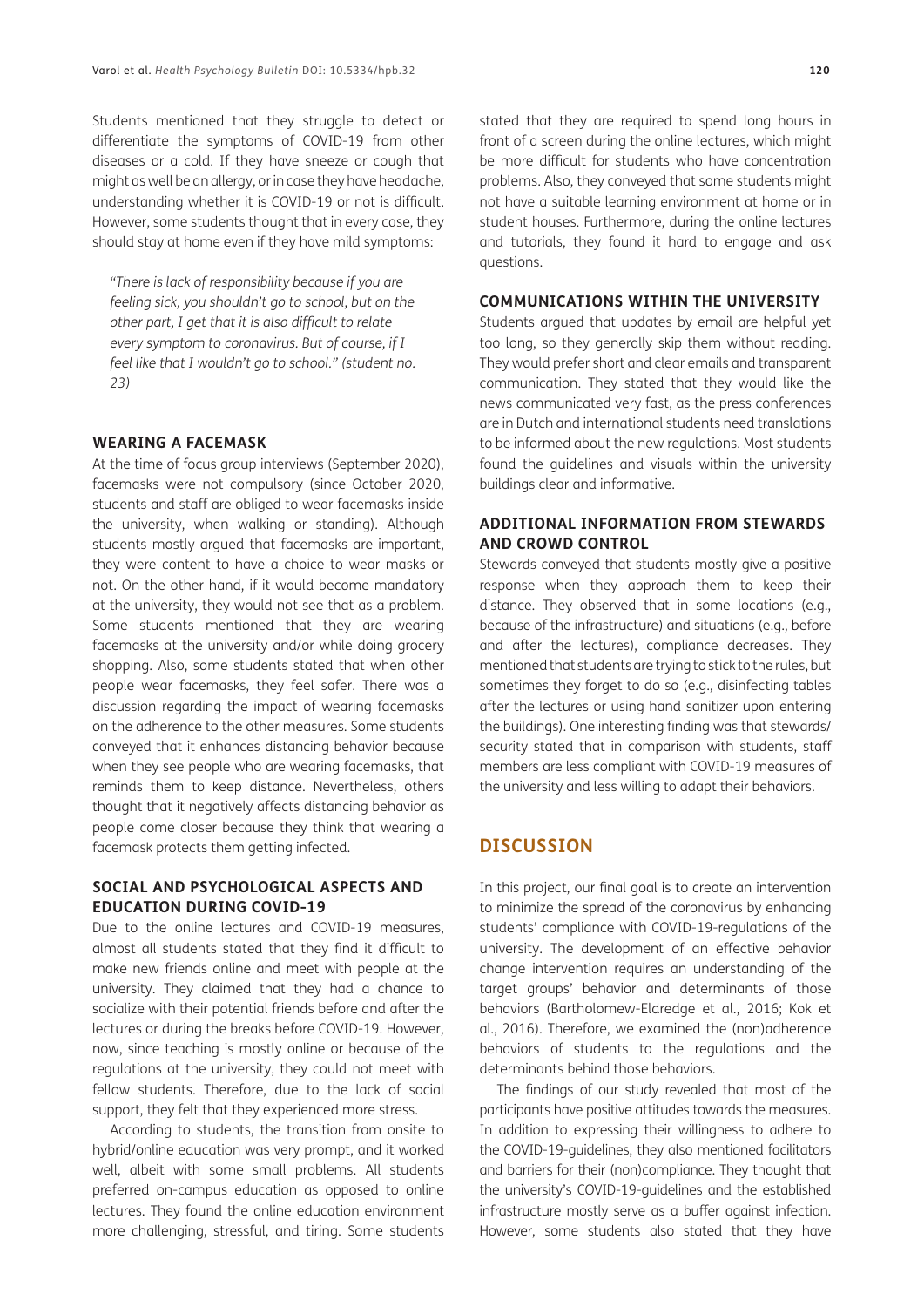difficulties in keeping distance where there is not enough space (e.g., check-in/out and stairs at the library). In addition, students mentioned that sometimes keeping distance is not up to them because others do not keep their distance. In such situations, they feel uncomfortable telling others to keep 1.5 m-distance and prefer tutors/teachers or stewards to keep order. Also, almost all students mentioned the social aspect of the guidelines. Even though they want to comply, they also stated that it is difficult to make new friends or meaningful contacts under these circumstances. When they meet with their friends, it becomes impossible to adhere to the guidelines because either they do not care or do not pay attention to keeping distance. Barrett and Cheung (2020) explored the determinants of distancing and hand hygiene behaviors among UK university students and found that low self-efficacy significantly negatively impacts students' social distancing behavior. Moreover, Beeckman et al. (2020) also demonstrated that among the adult population self-efficacy is one of the determinants of physical distancing behavior. People who adhere to the coronavirus measures reported that they are confident about their skills to comply with the rules. In line with these findings, as students in our study reported that they are having difficulties with keeping distance when together with friends or telling others to keep their distance, being low in self-efficacy might act as a barrier for students' adherence to the COVID-19-regulations.

Concerning risk perception beliefs, some students reported that they are not afraid of contracting coronavirus because they are young, so that the consequences might be minimum for themselves. However, some of them added that they are afraid of infecting others with coronavirus. De Bruin and Bennett (2020) found that people who perceive higher risks of COVID-19 infection, show more compliance with preventive behaviors such as physical distancing. Hence, risk perception can be one of the factors that impact students' adherence to the regulations. Also, as studies revealed that perceived norm is an important determinant of compliance with the preventive behaviors (Folmer et al., 2020; Hagger et al., 2020), students' perception of their friends' or tutors/teachers' behavior might be another factor that has an effect on students' preventive behaviors. Moreover, students also stated that sometimes they simply forget to keep 1.5 m-distance from others and fall back into routines, which is in line with the findings of Hagger et al. (2020).

The limitations of this study include that since the measures constantly change due to the circumstances, people's compliance behavior might also alter. For instance, at the time of the focus group interviews, facemasks were not mandatory. Currently, they are obliged in public places and in shops and buildings where people come together. However, although new developments happen(ed) every day, the nature of the specific regulations in this study (i.e., distancing, testing and isolating) remained unchanged throughout the period of data collection. Another limitation is that the results were based on self-reports of a limited number of students, but steward/security data confirmed findings. On the other hand, although we did not aim to sample to saturation, the interviews and observations produced little change to the codebook after the initial on-site focus group interviews.

## **CONCLUSION**

The main findings of the interviews show that most students were in favor of the COVID-19-regulations, if not for themselves than at least to protect the vulnerable. At the same time, they found adhering to these rules difficult in some situations. On the one hand, the infrastructure and university staff and surveillance personnel were deemed helpful for students' adherence to the guidelines. On the other hand, the factors that hinder adherence behaviors of students included the physical environment; the need to socialize; being low in self-efficacy to correct others; forgetting; no perceived threat, and/or low vulnerability such as being young. Based on the information gathered during the interviews, (low) self-efficacy and (low) risk perception might be the most relevant determinants behind the (non-) adherence behaviors of students. Also, perceived norms and habits might impact students' preventive behaviors. The information gathered in this study will inform the following quantitative survey study, as the next step to identify the most relevant determinants of students' (non)adherence behaviors to the guidelines, resulting in concrete ideas for an intervention to promote COVID-19 preventive behaviors.

# **ADDITIONAL FILES**

The additional files for this article can be found as follows:

- **• Appendix 1.** Questions for the 5 students, who sent additional responses via email. DOI: *[https://doi.](https://doi.org/10.5334/hpb.32.s1) [org/10.5334/hpb.32.s1](https://doi.org/10.5334/hpb.32.s1)*
- **• Appendix 2.** Interview protocol. DOI: *[https://doi.org/](https://doi.org/10.5334/hpb.32.s2) [10.5334/hpb.32.s2](https://doi.org/10.5334/hpb.32.s2)*
- **• Analysis Package.** Codebook. DOI: *[https://doi.org/10.5334/](https://doi.org/10.5334/hpb.32.s3) [hpb.32.s3](https://doi.org/10.5334/hpb.32.s3)*
- **• Replication Package.** Interview protocol, summaries and recruitment text. DOI: *<https://doi.org/10.5334/hpb.32.s4>*

# **ETHICS AND CONSENT**

This study was approved by the Ethics Review Committee Psychology & Neuroscience, Maastricht University, ref. 188 10 02 2018 S59. All participants consented to participate in the study.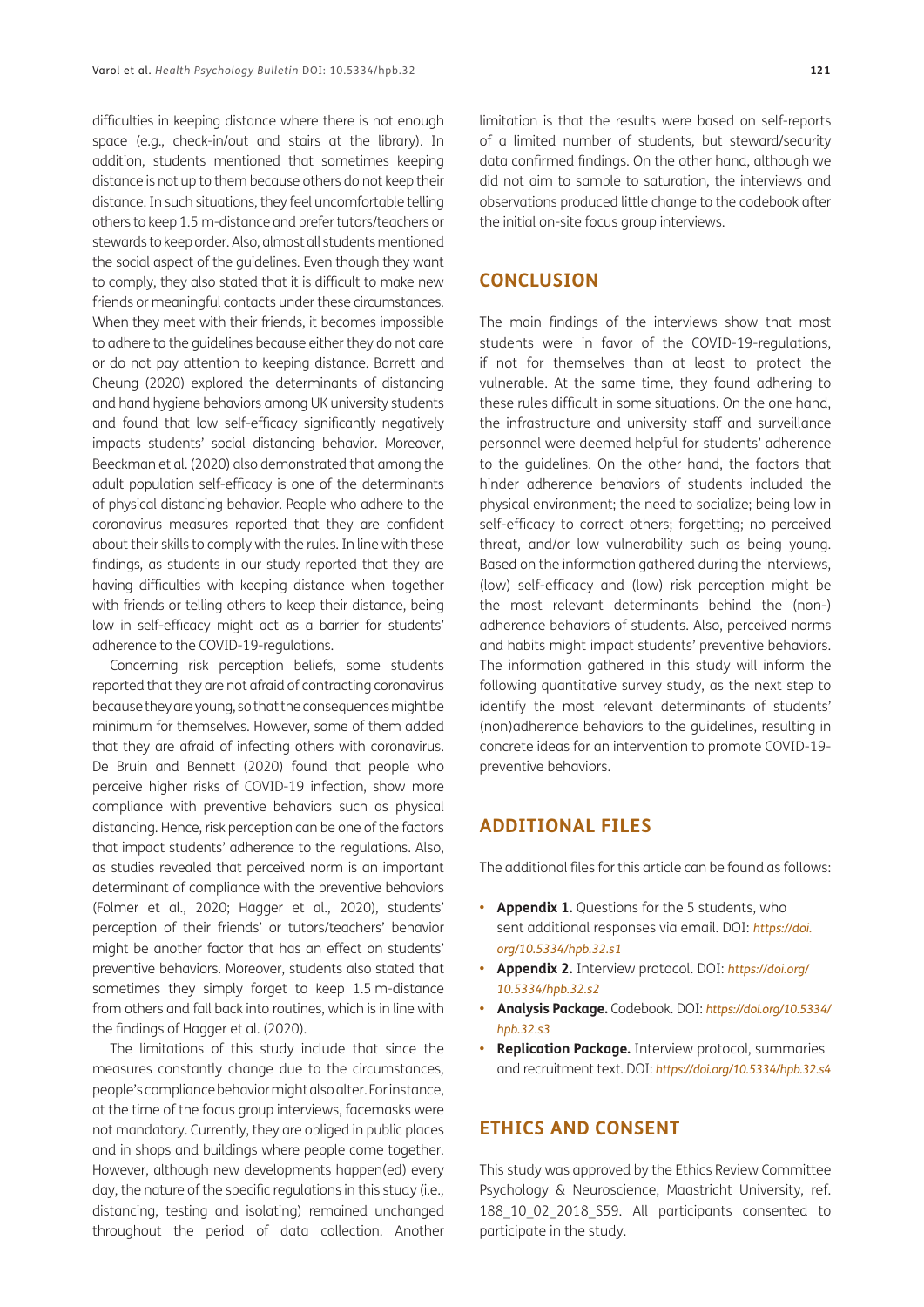# **COMPETING INTERESTS**

The authors have no competing interests to declare.

### <span id="page-8-0"></span>**AUTHOR AFFILIATIONS**

**Tugce Varol** *[orcid.org/0000-0003-0737-9802](https://orcid.org/0000-0003-0737-9802)* Department of Work and Social Psychology, Maastricht University, The Netherlands

**Francine Schneider***[orcid.org/0000-0001-5901-6267](https://orcid.org/0000-0001-5901-6267)* Department of Health Promotion, CAPHRI, Maastricht University, The Netherlands

**Ilse Mesters***[orcid.org/0000-0003-0605-6286](https://orcid.org/0000-0003-0605-6286)* Department of Epidemiology, CAPHRI, Maastricht University, The Netherlands

**Rik Crutzen** *[orcid.org/0000-0002-3731-6610](https://orcid.org/0000-0002-3731-6610)* Department of Health Promotion, CAPHRI, Maastricht University, The Netherlands

**Robert A. C. Ruiter** *[orcid.org/0000-0001-5017-3258](https://orcid.org/0000-0001-5017-3258)* Department of Work and Social Psychology, Maastricht University, The Netherlands

**Gerjo Kok***[orcid.org/0000-0002-3501-4096](https://orcid.org/0000-0002-3501-4096)* Department of Work and Social Psychology, Maastricht University, The Netherlands

**Gill ten Hoor***[orcid.org/0000-0001-5500-1893](https://orcid.org/0000-0001-5500-1893)* Department of Work and Social Psychology, Maastricht University, The Netherlands

# **REFERENCES**

- **Adhikari, S. P., Meng, S., Wu, Y. J., Mao, Y. P., Ye, R. X., Wang, Q. Z., ….** & **Zhou, H.** (2020). Epidemiology, causes, clinical manifestation and diagnosis, prevention and control of coronavirus disease (COVID-19) during the early outbreak period: a scoping review. *Infectious diseases of poverty*, *9*(1), 1–12. DOI: *[https://doi.org/10.1186/s40249-](https://doi.org/10.1186/s40249-020-00646-x) [020-00646-x](https://doi.org/10.1186/s40249-020-00646-x)*
- **Ajzen, I.** (2011). The theory of planned behavior: Reactions and reflections. *Psychology & Health*, *26*(9), 1113–1127. DOI: *<https://doi.org/10.1080/08870446.2011.613995>*
- **Barrett, C.,** & **Cheung, K. L.** (2020). Knowledge, Socio-cognitive Perceptions and the Practice of Hand Hygiene and Social Distancing During the COVID-19 Pandemic: A Crosssectional Study of UK University Students. DOI: *[https://doi.](https://doi.org/10.21203/rs.3.rs-60033/v1) [org/10.21203/rs.3.rs-60033/v1](https://doi.org/10.21203/rs.3.rs-60033/v1)*
- **Bartholomew-Eldredge, L. K., Markham, C. M., Ruiter, R. A., Fernández, M. E., Kok, G.,** & **Parcel, G. S.** (2016). *Planning health promotion programs: an intervention mapping approach*. John Wiley & Sons.
- **Beeckman, M., De Paepe, A., Van Alboom, M., Maes, S., Wauters, A., Baert, F., ….** & **Poppe, L.** (2020). Adherence to the Physical Distancing Measures during the COVID-19 Pandemic: A HAPA Based Perspective. Applied Psychology: Health and WellBeing. DOI: *<https://doi.org/10.1111/aphw.12242>*
- **Bloor, M.** (Ed.). (2001). *Focus groups in social research*. Sage. DOI: *<https://doi.org/10.4135/9781849209175>*

**Braun, V.,** & **Clarke, V.** (2006). Using thematic analysis in psychology. *Qualitative research in psychology*, *3*(2), 77–101. DOI: *<https://doi.org/10.1191/1478088706qp063oa>*

- **De Bruin, W. B.,** & **Bennett, D.** (2020). Relationships Between Initial COVID-19 Risk Perceptions and Protective Health Behaviors: A National Survey. *American Journal of Preventive Medicine*. DOI: *[https://doi.org/10.1016/j.](https://doi.org/10.1016/j.amepre.2020.05.001) [amepre.2020.05.001](https://doi.org/10.1016/j.amepre.2020.05.001)*
- **Fereday, J.,** & **Muir-Cochrane, E.** (2006). Demonstrating rigor using thematic analysis: A hybrid approach of inductive and deductive coding and theme development. *International journal of qualitative methods*, *5*(1), 80–92. DOI: *[https://doi.](https://doi.org/10.1177/160940690600500107) [org/10.1177/160940690600500107](https://doi.org/10.1177/160940690600500107)*
- **Fernandez, M. E., Ruiter, R. A., Markham, C. M.,** & **Kok, G.** (2019). Theory-and evidence-based health promotion program planning: intervention mapping. *Frontiers in public health*, *7*, 209. DOI: *[https://doi.org/10.3389/](https://doi.org/10.3389/fpubh.2019.00209) [fpubh.2019.00209](https://doi.org/10.3389/fpubh.2019.00209)*
- **Fishbein, M.,** & **Ajzen, I.** (2010). *Predicting and changing behavior: The reasoned action approach*. New York: Taylor & Francis Group. DOI: *[https://doi.](https://doi.org/10.4324/9780203838020) [org/10.4324/9780203838020](https://doi.org/10.4324/9780203838020)*
- **Folmer, C. R., Kuiper, M., Olthuis, E., Kooistra, E. B., de Bruijn, A. L., Brownlee, M., ….** & **van Rooij, B.** (2020). Sustaining Compliance with Covid-19 Mitigation Measures? Understanding Distancing Behavior in the Netherlands during June 2020.
- **Hagger, M. S., Smith, S. R., Keech, J. J., Moyers, S. A.,** & **Hamilton, K.** (2020). Predicting social distancing intention and behavior during the COVID-19 pandemic: An integrated social cognition model. *Annals of Behavioral Medicine*, *54*(10), 713–727. DOI: *[https://doi.org/10.1093/](https://doi.org/10.1093/abm/kaaa073) [abm/kaaa073](https://doi.org/10.1093/abm/kaaa073)*
- **Kok, G., Gottlieb, N. H., Peters, G.-J. Y., Mullen, P. D., Parcel, G. S., Ruiter, R. A. C., Fernández, M. E., Markham, C.,** & **Bartholomew, L. K.** (2016). A taxonomy of behavior change methods: An Intervention Mapping approach. *Health Psychology Review*, *10*(3), 297–312. DOI: *[https://doi.org/10.](https://doi.org/10.1080/17437199.2015.1077155) [1080/17437199.2015.1077155](https://doi.org/10.1080/17437199.2015.1077155)*
- **Krueger, R. A.,** & **Casey, M. A.** (2014). *Focus groups: A practical guide for applied research*. Thousand Oaks, California, United States: Sage publications.
- **Milne, S., Sheeran, P.,** & **Orbell, S.** (2000). Prediction and intervention in healthrelated behavior: A metaanalytic review of protection motivation theory. *Journal of applied social psychology*, *30*(1), 106–143. DOI: *[https://doi.](https://doi.org/10.1111/j.1559-1816.2000.tb02308.x) [org/10.1111/j.1559-1816.2000.tb02308.x](https://doi.org/10.1111/j.1559-1816.2000.tb02308.x)*
- **National Institute for Public Health and the Environment (RIVM).** (2020). *Patient with novel coronavirus COVID-19 in the Netherlands. [https://www.rivm.nl/en/news/patient](https://www.rivm.nl/en/news/patient-with-novel-coronavirus-covid-19-in-netherlands)[with-novel-coronavirus-covid-19-in-netherlands](https://www.rivm.nl/en/news/patient-with-novel-coronavirus-covid-19-in-netherlands)* (accessed November, 2020).
- **Norman, P., Boer, H.,** & **Seydel, E. R.** (2005). Protection motivation theory. *Predicting health behaviour*, *81*, 126.